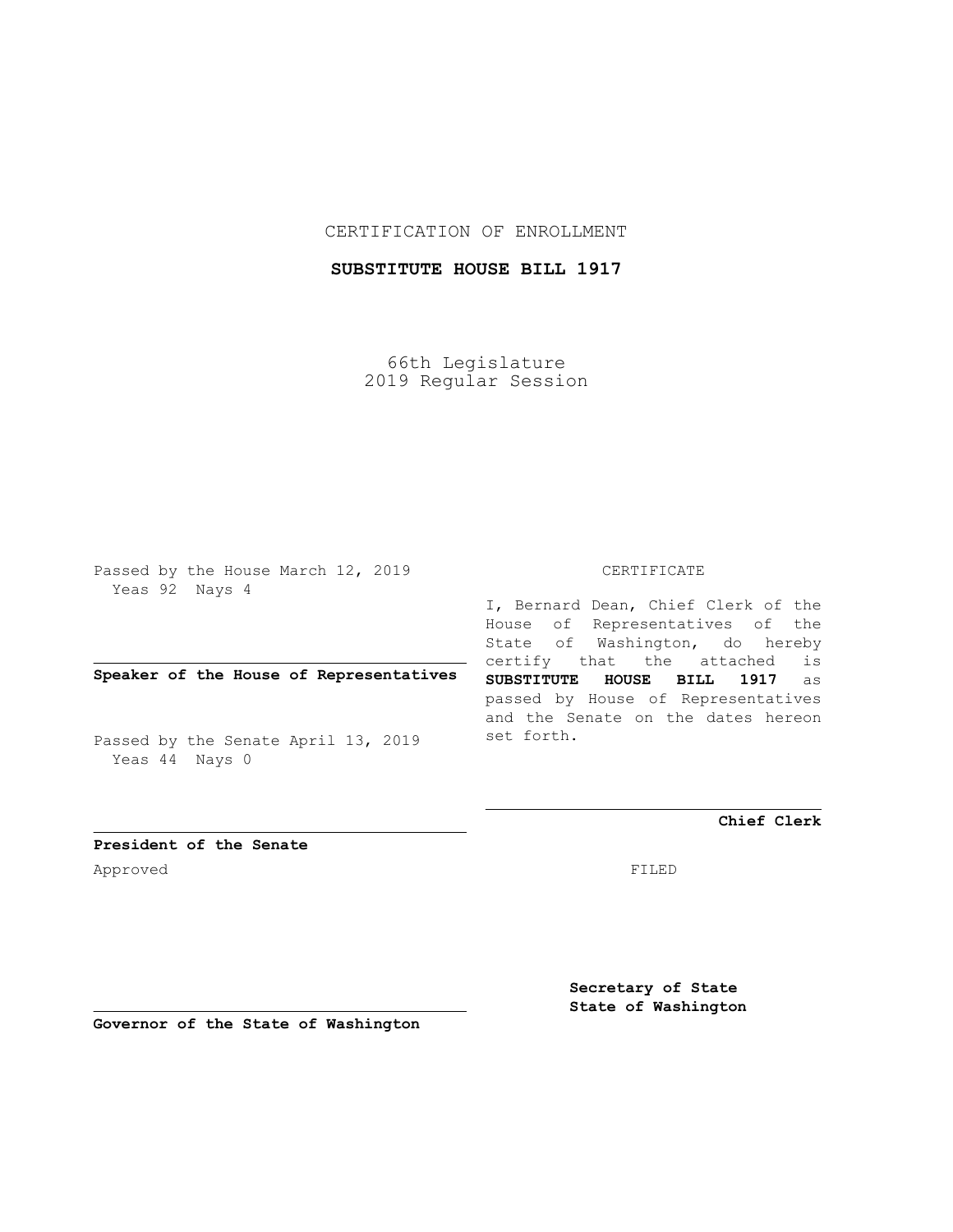#### **SUBSTITUTE HOUSE BILL 1917**

Passed Legislature - 2019 Regular Session

**State of Washington 66th Legislature 2019 Regular Session**

**By** House Rural Development, Agriculture, & Natural Resources (originally sponsored by Representatives Peterson and Dent)

READ FIRST TIME 02/22/19.

1 AN ACT Relating to the use of certain animal traps by airport 2 operators; and amending RCW 77.15.194.

3 BE IT ENACTED BY THE LEGISLATURE OF THE STATE OF WASHINGTON:

4 **Sec. 1.** RCW 77.15.194 and 2003 c 53 s 374 are each amended to 5 read as follows:

6 (1) It is unlawful to use or authorize the use of any steel-jawed 7 leghold trap, neck snare, or other body-gripping trap to capture any 8 mammal for recreation or commerce in fur.

9 (2) It is unlawful to knowingly buy, sell, barter, or otherwise 10 exchange, or offer to buy, sell, barter, or otherwise exchange the 11 raw fur of a mammal or a mammal that has been trapped in this state 12 with a steel-jawed leghold trap or any other body-gripping trap, 13 whether or not pursuant to permit.

14 (3) It is unlawful to use or authorize the use of any steel-jawed 15 leghold trap or any other body-gripping trap to capture any animal, 16 except as provided in subsections (4) ((and (5))) through (6) of this 17 section.

 (4) Nothing in this section prohibits the use of a Conibear trap 19 in water, a padded leghold trap, or a nonstrangling type foot snare with a special permit granted by the director under (a) through (d) of this subsection. Issuance of the special permits shall be governed

p. 1 SHB 1917.PL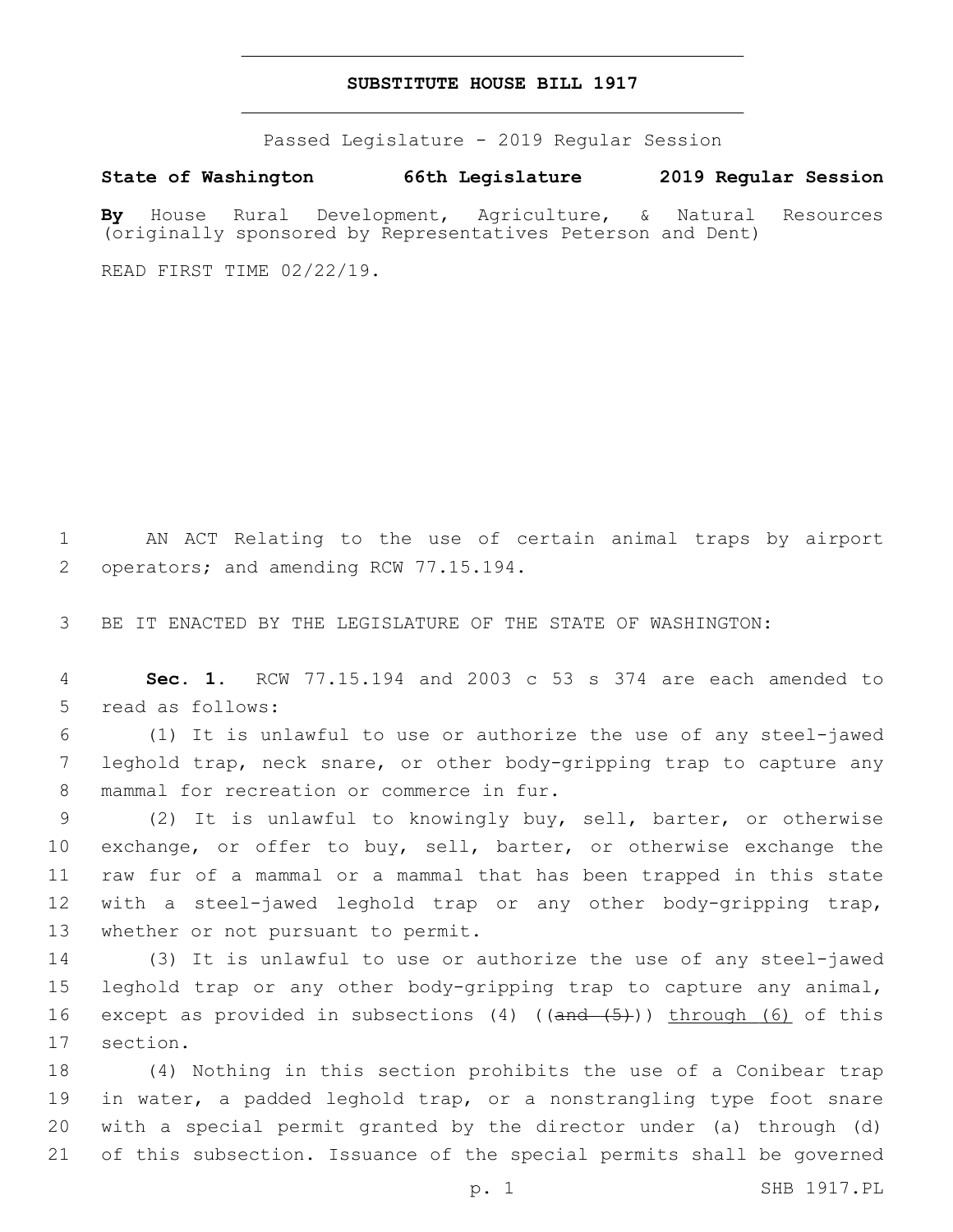by rules adopted by the department and in accordance with the requirements of this section. Every person granted a special permit to use a trap or device listed in this subsection shall check the 4 trap or device at least every twenty-four hours.

 (a) Nothing in this section prohibits the director, in consultation with the department of social and health services or the United States department of health and human services from granting a permit to use traps listed in this subsection for the purpose of protecting people from threats to their health and safety.

 (b) Nothing in this section prohibits the director from granting a special permit to use traps listed in this subsection to a person who applies for such a permit in writing, and who establishes that there exists on a property an animal problem that has not been and cannot be reasonably abated by the use of nonlethal control tools, including but not limited to guard animals, electric fencing, or box and cage traps, or if such nonlethal means cannot be reasonably applied. Upon making a finding in writing that the animal problem has not been and cannot be reasonably abated by nonlethal control tools 19 or if the tools cannot be reasonably applied, the director may authorize the use, setting, placing, or maintenance of the traps for 21 a period not to exceed thirty days.

 (c) Nothing in this section prohibits the director from granting a special permit to department employees or agents to use traps listed in this subsection where the use of the traps is the only practical means of protecting threatened or endangered species as 26 designated under RCW 77.08.010.

 (d) Nothing in this section prohibits the director from issuing a permit to use traps listed in this subsection, excluding Conibear traps, for the conduct of legitimate wildlife research.

 (5) Nothing in this section prohibits the United States fish and wildlife service, its employees or agents, from using a trap listed in subsection (4) of this section where the fish and wildlife service determines, in consultation with the director, that the use of such traps is necessary to protect species listed as threatened or endangered under the federal endangered species act (16 U.S.C. Sec. 1531 et seq.).36

 (6)(a) An airport operator that uses a padded foot, leghold, or any other body-gripping trap for the protection of human and aviation security to secure an animal is exempt from the provisions of subsection (3) of this section if: (i) Once every three years, the